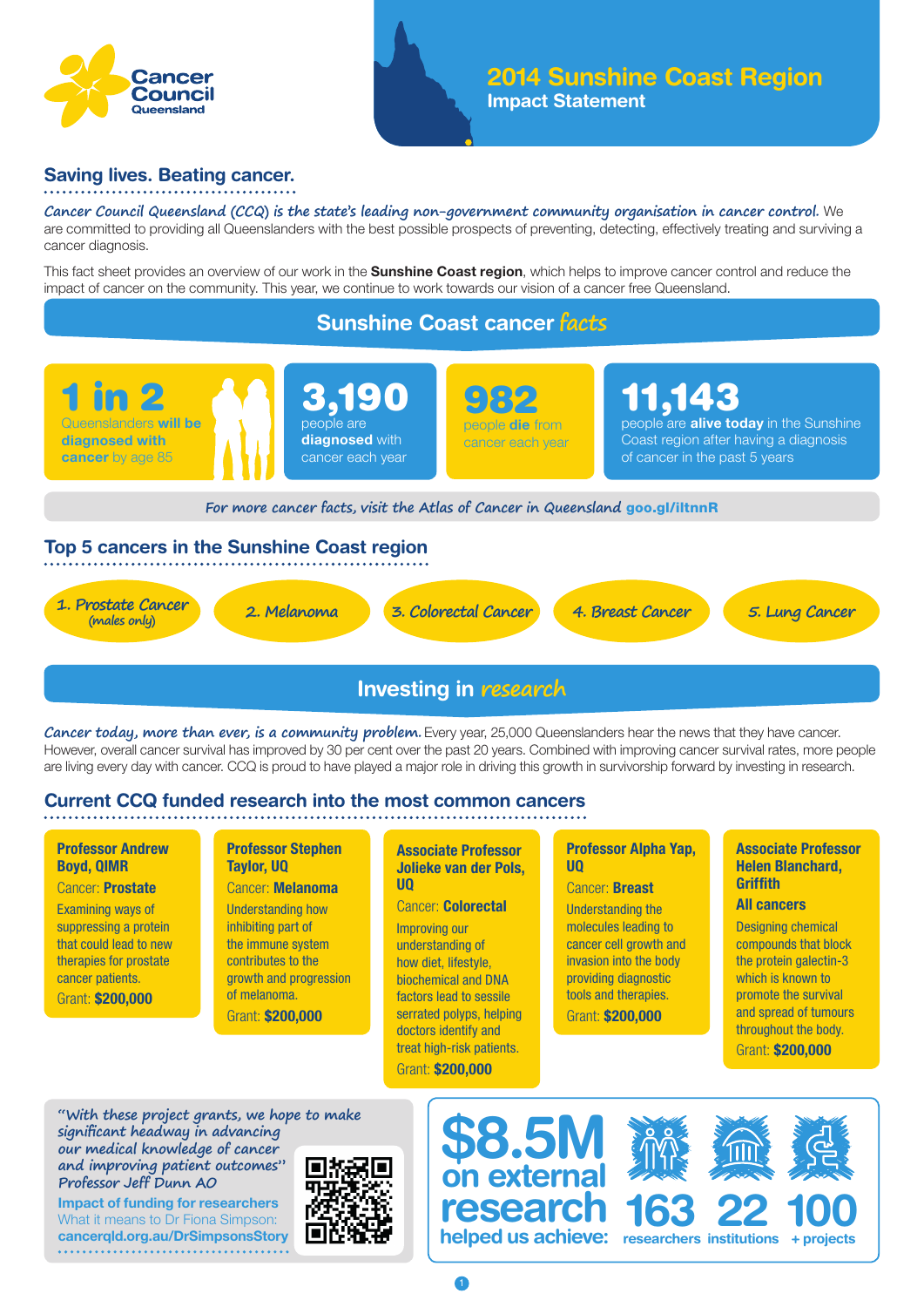## CCQ's Viertel Cancer Research Centre (CRC) – research at a glance

**The CRC has had a major impact on cancer control in Queensland** through translation of scientific findings into changes in public policy for cancer control, improved cancer programs and services, contributions to national cancer guidelines, and better access to accurate and timely cancer information for the people of Queensland.

| <b>S14M</b><br>we fund more<br>cancer research<br>than any other independent | <b>CRC Key Program Areas:</b><br><b>Psycho-oncology - to identify and understand impacts on psycho</b><br>social and survivorship outcomes for people with cancer.<br><b>Epidemiology - to understand patterns and trends in cancer</b><br>2.<br>incidence, prevalence, mortality and survival.<br><b>Community engagement - to develop CCQ's capacity to realise its</b><br>3.<br>cancer control goals through community engagement and action. | 32<br>publications<br>in scientific<br>journals |
|------------------------------------------------------------------------------|--------------------------------------------------------------------------------------------------------------------------------------------------------------------------------------------------------------------------------------------------------------------------------------------------------------------------------------------------------------------------------------------------------------------------------------------------|-------------------------------------------------|
| organisation in Queensland.                                                  | View the CRC's 10 Year Report at cancerqld.org.au/crc-report                                                                                                                                                                                                                                                                                                                                                                                     |                                                 |

### Understanding and beating the top 5 cancers in the Sunshine Coast region

**The research work of the CRC is focused on real people and real problems faced by cancer patients and their families.**



**Find out more about our research projects at** cancerqld.org.au/researchprojects

## Helping **prevent** cancer on the Sunshine Coast

**One third of all cancers can be prevented through healthy lifestyle choices and early detection.** Our public health initiatives help make the places where Queenslanders live, work, play and learn healthier so their long-term risk of cancer is reduced.



**Find out more about QUEST by visiting** quest.org.au

2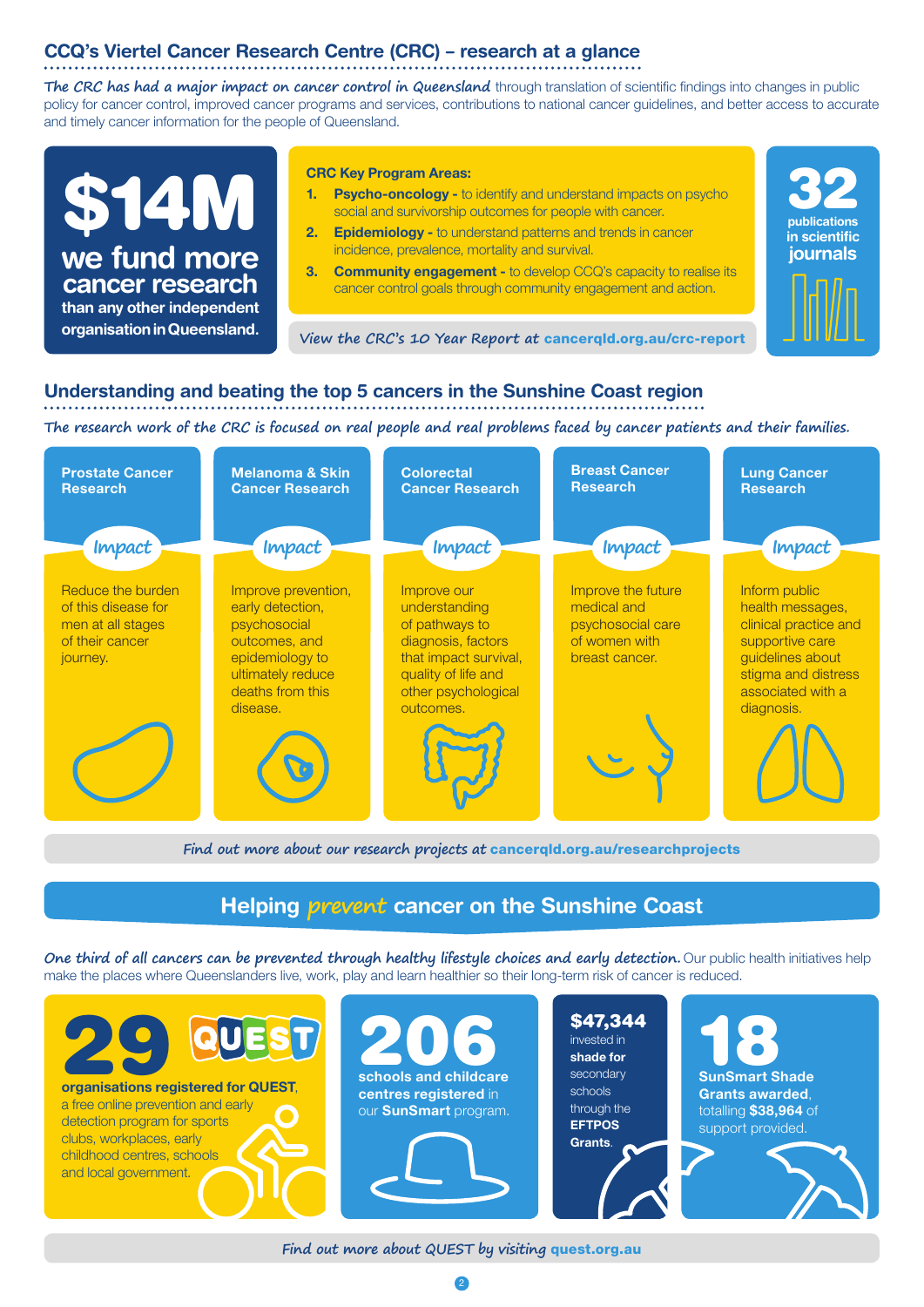## **Supporting** people affected by cancer on the Sunshine Coast

**No one should go on a cancer journey alone.** Our cancer support services are here for patients and their families when they need it most. Together, these services aim to improve cancer prevention, detection, treatment and survival.



#### **What challenges do cancer survivors face? For more information visit** survivorstudy.org.au



## Training health professionals

**Engaging with health professionals and providing access to information and educational opportunities.**

73 **health professionals from the Sunshine Coast region participated** in CCQ's education training programs.





### Supporting the community

**Our Community Grants Program encourages community health organisations to apply for funding** of up to \$10,000 for cancerrelated initiatives. Our Seize the Day Study Award grants are awarded to young Queenslanders aged 16 to 21, who have had a personal experience with cancer and are planning to commence or continue post-secondary education.

4 **Seize the Day Study Award grants** were given to young people from the Sunshine Coast region.





**provided** to community health organisations in Sunshine Coast



Bloomhill Cancer Help

2. Sunshine Coast Hospital and Health Service